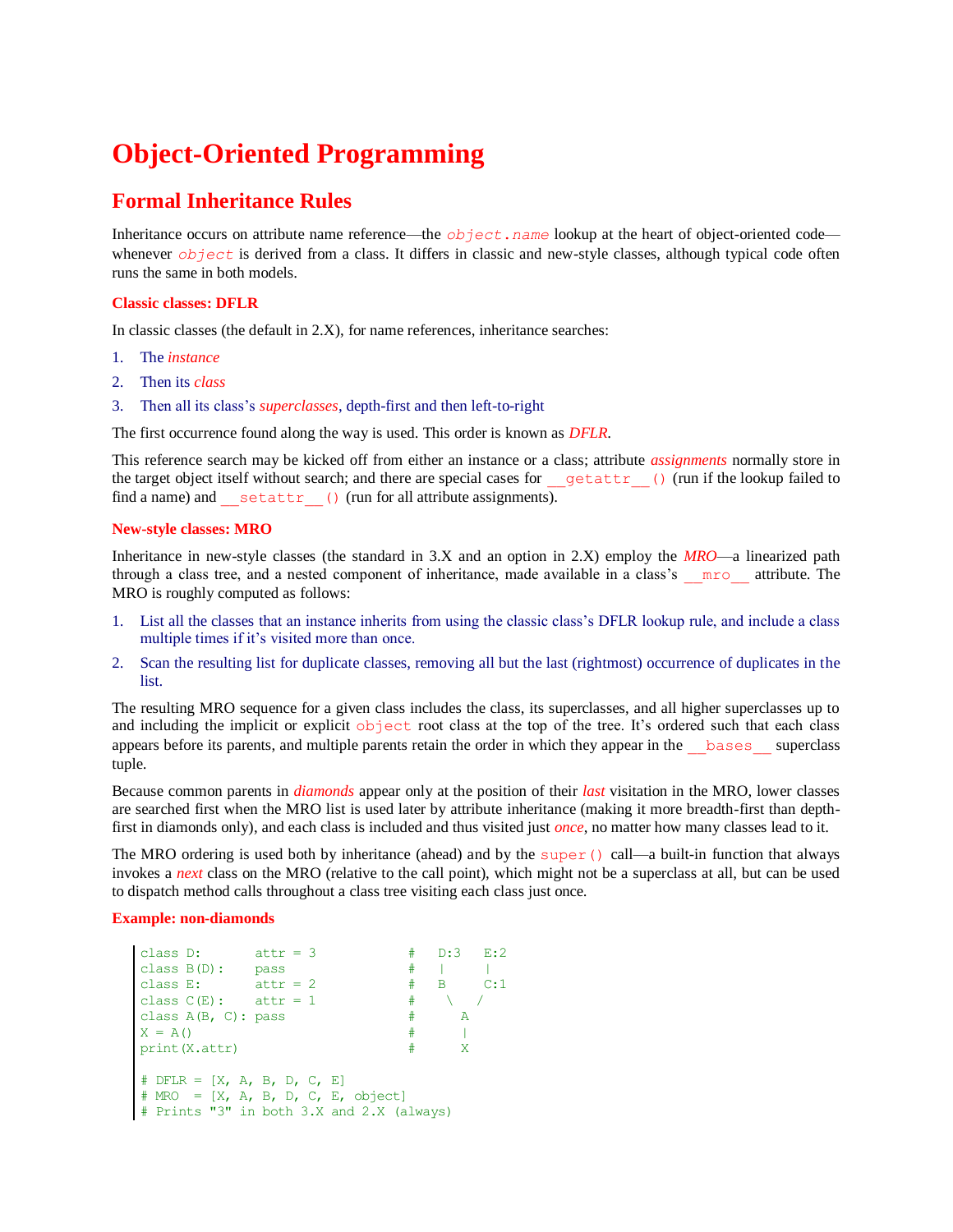#### **Example: diamonds**

```
class D: attr = 3 # D:3 D:3
\text{class } B(D): \text{ pass} # | |
class C(D): attr = 1 # B C:1class A(B, C): pass \qquad \qquad \qquad \qquad \qquad /
X = A() # A
print(X.attr) # |
 # X 
# DFLR = [X, A, B, D, C, D]# MRO = [X, A, B, C, D, object] (retains last D only)
# Prints "1" in 3.X, "3" in 2.X (or "1" if D(object))
```
#### **New-Style inheritance algorithm**

Depending on class code, new-style inheritance may involve descriptors, metaclasses, and MROs as follows (name sources in this procedure are attempted in order, either as numbered or per their left-to-right order in "or" conjunctions):

#### *To look up an attribute name:*

- 1. From an *instance I*, search the instance, its class, and its superclasses, as follows:
	- a) Search the dict of all classes on the  $\text{mro}-\text{found at } I$ 's class.
	- b) If a data descriptor was found in step  $a$ , call its  $q$ et () and exit.
	- c) Else, return a value in the \_\_dict\_\_ of the instance *I*.
	- d) Else, call a nondata descriptor or return a value found in step *a*.
- 2. From a *class C*, search the class, its superclasses, and its metaclasses tree, as follows:
	- a) Search the  $\text{dict}$  of all metaclasses on the  $\text{mro}-\text{found}$  at *C*'s class.
	- b) If a data descriptor was found in step  $a$ , call its  $q$ et () and exit.
	- c) Else, call a descriptor or return a value in the  $\text{dict}$  of a class on *C*'s own  $\text{mro}$ .
	- d) Else, call a nondata descriptor or return a value found in step *a*.
- 3. In both rule 1 and 2, *built-in* operations (e.g., expressions) essentially use just step *a* sources for their implicit lookup of method names, and super() lookup is customized.

In addition, method getattr () may be run if defined when an attribute is not found; method getattribute () may be run for every attribute fetch; and the implied object superclass provides some defaults at the top of every class and metaclass tree (that is, at the end of every MRO).

As *special cases*, built-in operations skip name sources as described in rule  $3$ , and the super() built-in function precludes normal inheritance. For objects returned by super $($ ), attributes are resolved by a special contextsensitive scan of a limited portion of a class's MRO only, choosing the first descriptor or value found along the way, instead of running full inheritance (which is used on the super object itself only if this scan fails); see super() in "Built-in Functions".

#### *To assign an attribute name:*

A subset of the lookup procedure is also run for attribute assignments:

- When applied to an *instance*, such assignments essentially follow steps *a* through *c* of rule *1*, searching the instance's class tree, although step *b* calls  $\leq$  set () instead of  $\leq$  get (), and step *c* stops and stores in the instance instead of attempting a fetch.
- When applied to a *class*, such assignments run the same procedure on the class's metaclass tree: roughly the same as rule *2*, but step *c* stops and stores in the class.

The setattr () method still catches all attribute assignments as before, although it becomes less useful for this method to use the instance dict to assign names, as some new-style extensions such as slots, properties,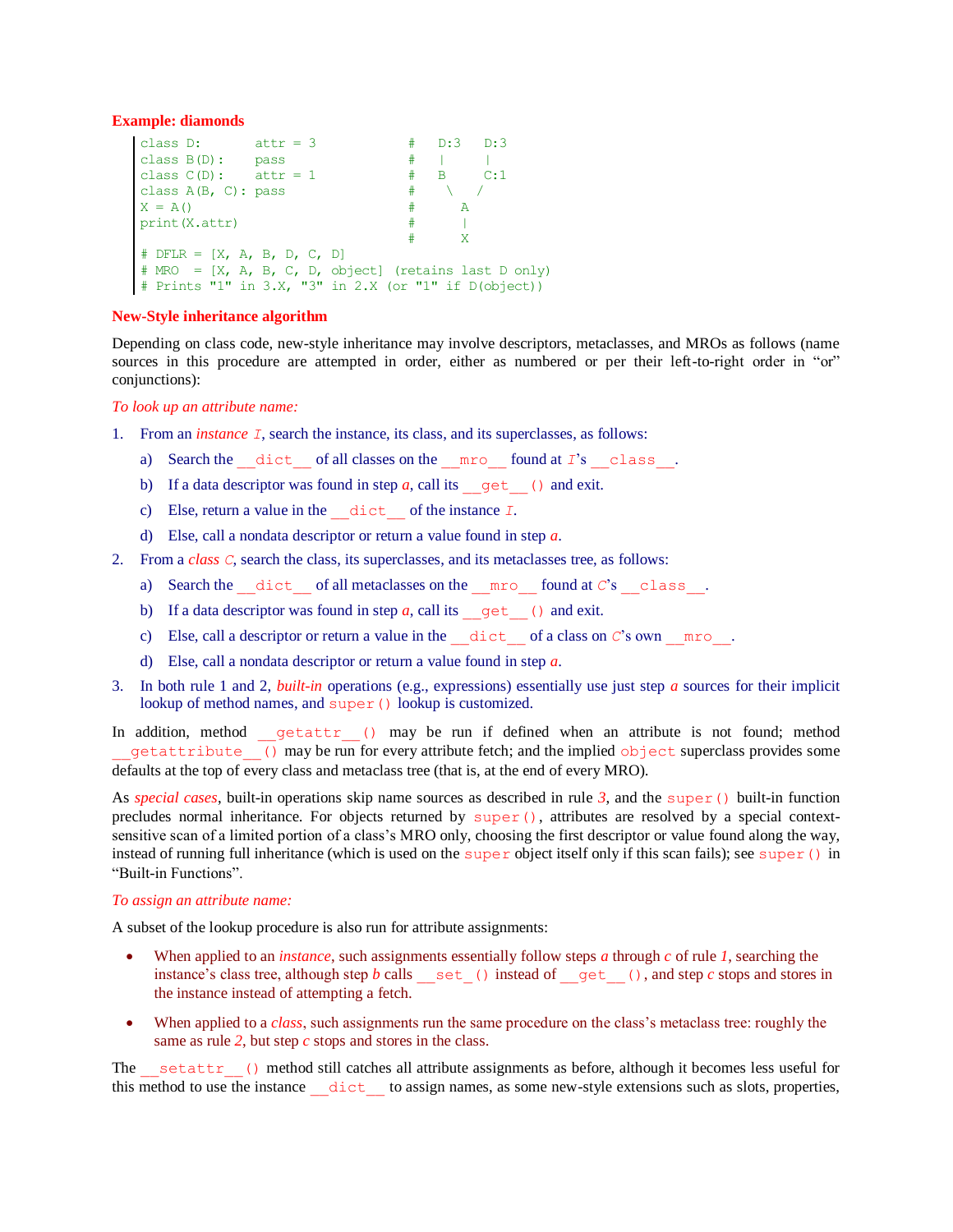and descriptors implement attributes at the class level—a sort of "virtual" instance data mechanism. Some instances might not have a  $\cdot$  dict at all when slots are used (an optimization).

#### **New-style precedence and context**

New-style inheritance procedures effectively impose precedence rules on the foundational operation of name resolution, which may be thought of as follows (with corresponding steps of the inheritance algorithm in parentheses):

*For instances, try:*

- 1. Class-tree data descriptors (*1b*)
- 2. Instance-object values (*1c*)
- 3. Class-tree nondata descriptors (*1d*)
- 4. Class-tree values (*1d*)

*For classes, try:*

- 1. Metaclass-tree data descriptors (*2b*)
- 2. Class-tree descriptors (*2c*)
- 3. Class-tree values (*2c*)
- 4. Metaclass-tree nondata descriptors (*2d*)
- 5. Metaclass-tree values (*2d*)

Python runs at most one (for instances) or two (for classes) tree searches per name lookup, despite the presence of four or five name sources. This may happen in addition to selecting a context-specific starting point per the MRO, for code using the new-style super() built-in function.

See also "Methods for Descriptors" and "Metaclasses" for their subjects; "Operator Overloading Methods" for usage details of setattr (), getattr (), and getattribute (); and Python's *object.c* and *typeobject.c* source code files, which host the implementations of instances and classes, respectively (in Python's source code distribution).

*…from later related section…*

## **Built-in Functions**

#### super([*type* [, *object*]])

Returns the superclass of *type*. If the second argument is omitted, the super object returned is unbound. If the second argument is an object, isinstance(*object*, *type*) must be true. If the second argument is a type, issubclass(*object*, *type*) must be true. This call works for all classes in 3.X, but only for newstyle classes in Python 2.X, where *type* is also not optional.

In 3.X only, calling super() without arguments in a class method is implicitly equivalent to super(*containing-class*, *method-self-argument*). Whether implicit or explicit, this call form creates a bound proxy object that pairs the *self* instance with access to the calling class's location on the MRO of *self*'s class. This proxy object is usable for later superclass attribute references and method calls. See also "New-style Classes: MRO" for more on MRO ordering.

Because super() always selects a *next* class on the MRO—the first class following the calling class having a requested attribute, whether it is a true superclass or not—it can be used for method call routing. In a *singleinheritance* class tree, this call may be used to refer to parent superclasses generically without naming them